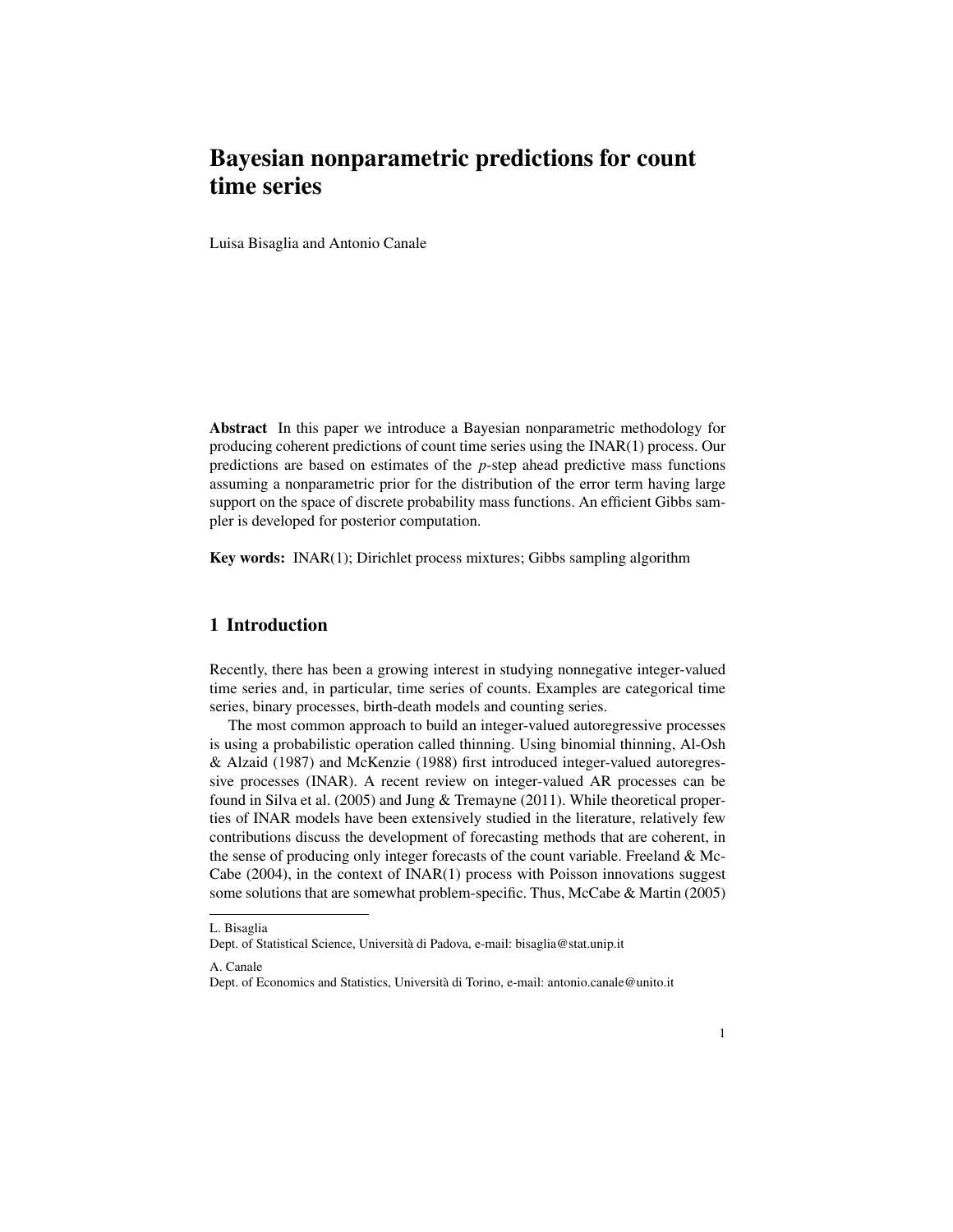consider the Bayesian point of view and present a methodology for producing coherent forecasts of low count time series that is completely general. The predictive probability mass function, defined only over the support of the discrete count variable, is a natural outcome of Bayes theorem.The results are valid for any sample size and not only asymptotically, moreover the innovations can be any arbitrary discrete distribution, within a specified finite set of distributions. In particular, the authors focus on Poisson, binomial and negative binomial distributions.

In this paper, we consider INAR(1) models with flexible specifications of the error term under a Bayesian nonparametric approach. The assumption of a nonparametric prior with large support for the innovation distribution, bypasses the need to specify a finite set of discrete distribution as in McCabe & Martin (2005). Our approach leads to two main improvements: first we overcome the specification of the predictive probability as a mixture of *K* predictive distributions, and second we do not rely on the usual strict parametric models. Among the different proposal made in the Bayesian nonparametric literature to model count distributions, we use that of Canale & Dunson (2011). Some possible applications are, for example, the number of clients in an Internet server by hour, the daily number of traded stocks in a firm, the daily number of guests in a hotel, the monthly incidence of a disease. Furthermore, also continuous valued series in which the observations fall in one of a small number of categories or that can be discretized, can be treated as integer-valued time series.

# 2 Model specification

#### *2.1 The INAR(1) model*

To introduce the class of INAR model we first recall the thinning operator, '◦', defined as follows.

Definition *Let Y be a non negative integer-valued random variable, then for any*  $\alpha \in [0,1]$ 

$$
\alpha \circ Y = \sum_{i=1}^Y X_i
$$

*where X<sup>i</sup> is a sequence of iid count random variables, independent of Y*, *with common mean* α*.*

The INAR(1) process  $\{Y_t; t \in \mathbb{Z}\}\$ is defined by the recursion

$$
Y_t = \alpha \circ Y_{t-1} + \varepsilon_t \tag{1}
$$

where  $\alpha \in [0,1]$ , and  $\varepsilon_t$  is sequence of iid discrete random variables with finite first and second moment. The components of the process  ${Y_t}$  are the surviving elements of the process  $Y_{t-1}$  during the period  $(t-1,t]$ , and the number of elements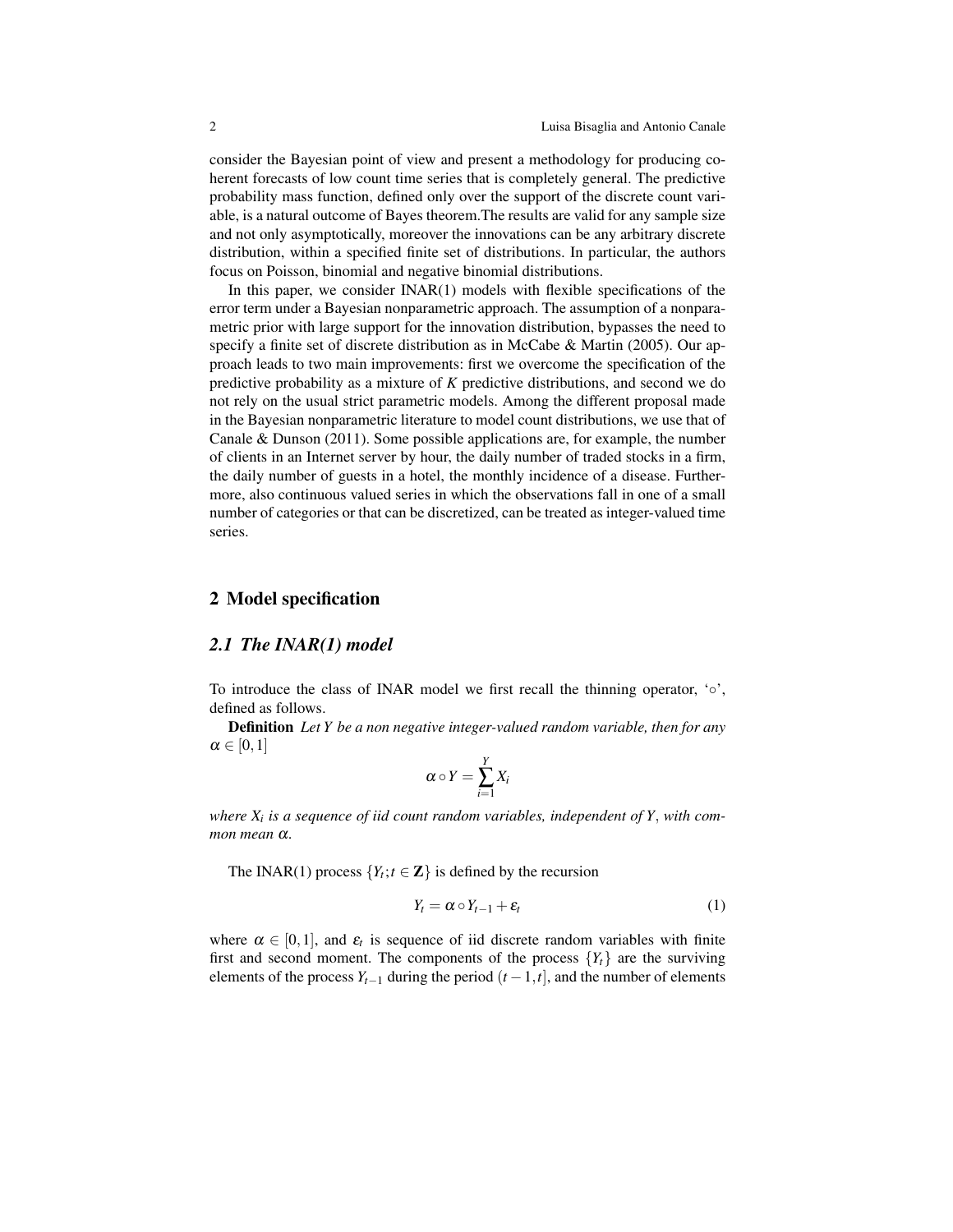which entered the system in the same interval,  $\varepsilon_t$ . Each element of  $Y_{t-1}$  survives with probability  $\alpha$  and its survival has no effect on the survival of the other elements, nor on  $\varepsilon_t$  which is not observed and cannot be derived from the *Y* process in the INAR(1) model. In the next section we discuss a nonparametric prior for the distribution of the error term.

### *2.2 Rounded mixture priors*

To define a nonparametric model for counts, Canale & Dunson (2011) proposed to round an underlying variable having an unknown density given a Dirichlet process mixture of Gaussians prior. Such rounded mixture of Gaussians (RMG) have been showed to be highly flexible and having excellent performance in small samples while having appealing asymptotic properties in terms of large support and strong posterior consistency.

Following Canale & Dunson (2011) we let the probability that the discrete error equals *j*, for  $j \in \mathbb{N}$  to be

$$
p(j) = g(f)[j] = \int_{a_j}^{a_{j+1}} f(y^*) dy^*
$$
 (2)

with the thresholds chosen as  $a_0 = -\infty$  and  $a_j = j - 1$  for  $j \in \{1, 2, ...\}$  and modelling the underlying *f* as the mixture model

$$
f(y^*; P) = \int \phi(y^*; \mu, \tau^{-1}) dP(\mu, \tau), \quad P \sim DP(\eta P_0).
$$
 (3)

Here,  $\phi(y; \mu, \tau^{-1})$  is a Gaussian density having mean  $\mu$  and precision  $\tau$  and  $DP(\eta P_0)$  corresponding to the Dirichlet process with  $P_0$  chosen to be Normal-Gamma and  $\eta > 0$ . Equations (2)–(3) induce a prior  $p \sim \Pi$  over  $\mathscr{C}$ , the pace of the probability mass functions on the non negative integers.

# 3 *p*-step ahead predictive probability mass function

Exploiting the birth-and-death process interpretation of the INAR(1) model, the distribution of  $Y_t$  given  $y_{t-1}$ ,  $\alpha$  and  $p$  is

$$
Pr(Y_t = y_t | y_{t-1}, \alpha, p) = \sum_{s=0}^{\min\{y_t, y_{t-1}\}} Pr(B_{y-1}^{\alpha} = s) \times p(y_t - s)
$$
(4)

where *p* is a random probability measure obtained through (2)–(3) and  $B_k^{\pi} \sim$  $Be(k, \pi)$ .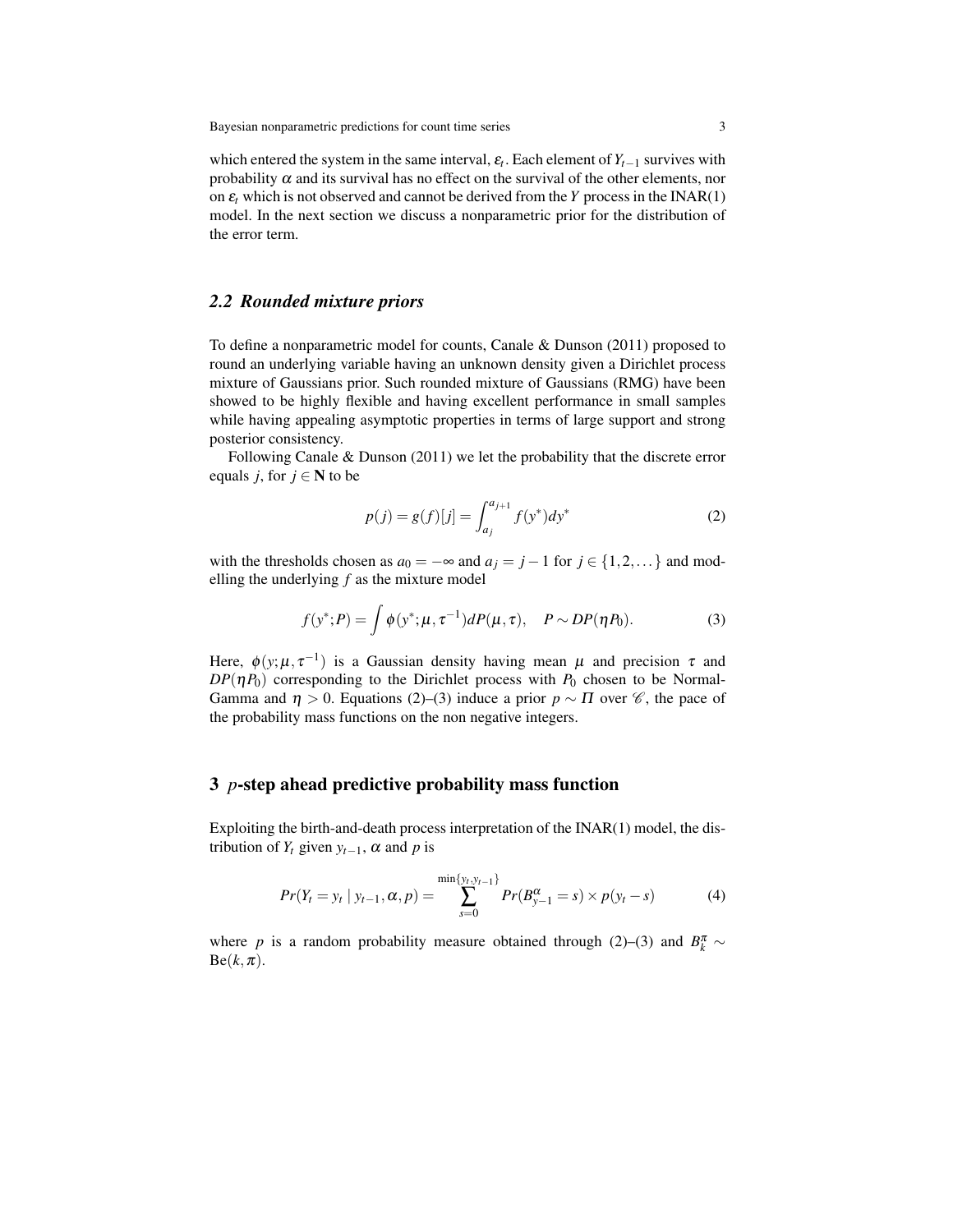The likelihood function given  $\mathbf{y} = (y_1, \dots, y_T)$  of  $\alpha$  and the random discrete measure *p* turns out to be

$$
\ell(\boldsymbol{\theta} \mid \mathbf{y}) \propto \prod_{t=2}^{T} \sum_{s=0}^{\min\{y_t, y_{t-1}\}} \alpha^s (1-\alpha)^{y_{t-1}-s} p(y_t-s)
$$
(5)

where  $\theta \in \Theta$  and  $\Theta = \mathbf{R} \times \mathcal{C}$ . The posterior distribution can be obtained as

$$
\pi(\theta \mid \mathbf{y}) \propto \ell(\theta \mid \mathbf{y}) \pi(\theta) \tag{6}
$$

where  $\pi(\theta)$  is the prior probability. Given the nonparametric prior  $p \sim \Pi$  it is sufficient to elicit a prior for  $\alpha \sim \pi_{\alpha}$ . In presence of prior information we can use a beta distribution with given mean corresponding to one's prior belief about  $\alpha$ . Being noninformative one can assume a uniform prior distribution between zero and one. Assuming that  $\alpha$  and  $p$  are independent a priori, the prior  $\pi(\theta)$  is  $\pi(\theta) = \Pi \times \pi_{\alpha}$ .

The *p*-step ahead probability mass function is here defined as

$$
Pr(Y_{T+p} = j \mid \mathbf{y}) = \int_{\Theta} Pr(Y_{T+p} = j \mid \mathbf{y}, \theta) d\pi(\theta \mid \mathbf{y})
$$
 (7)

where  $\pi(\theta | y)$  is the posterior distribution (6).

The following Gibbs sampler computes the quantity in (7) iterating the following steps

- 1. Data augmentation step given  $p$  and  $\alpha$ .
	- For  $t = 2,...,T$ , given  $y_{t-1}$ , simulate  $B_t$  from  $P(B_t = j) \propto {y_{t-1} \choose j} \alpha^j (1 j)$  $\alpha$ )<sup>*yt*-1<sup>-*j*</sup> × *p*(*y*<sub>*t*</sub> − *j*) for *j* = 0, ..., *y*<sub>*t*</sub>.</sup>
	- *For t* = 2,...,*T*, simulate  $\varepsilon_t^*$  ∼ *f* where *f* is as in (2)–(3) under the constraints  $a_{y_t-B_t} \leq \varepsilon_t^* \leq a_{y_t-B_t+1}$
- 2. Update the parameters of the RMG as in Canale & Dunson (2011)
- 3. Update  $\alpha$  from its conditional posterior distribution via Metropolis-Hastings step
- 4. After burn in, simulate  $Y_{t+p}$  as in equation (4)

The main advantage of this approach with respect McCabe & Martin (2005) is that we does not assume any parametric model within a set of *k* models. Also there are advantages in terms of forecast accuracy which we show by mean of an exstensive Monte Carlo experiment.

# References

Al-Osh, M. A. & Alzaid, A. A. (1987). First order integer-valued autoregressive INAR(1) process. *Journal of Time Series Analysis*, 8(3), 261–275.